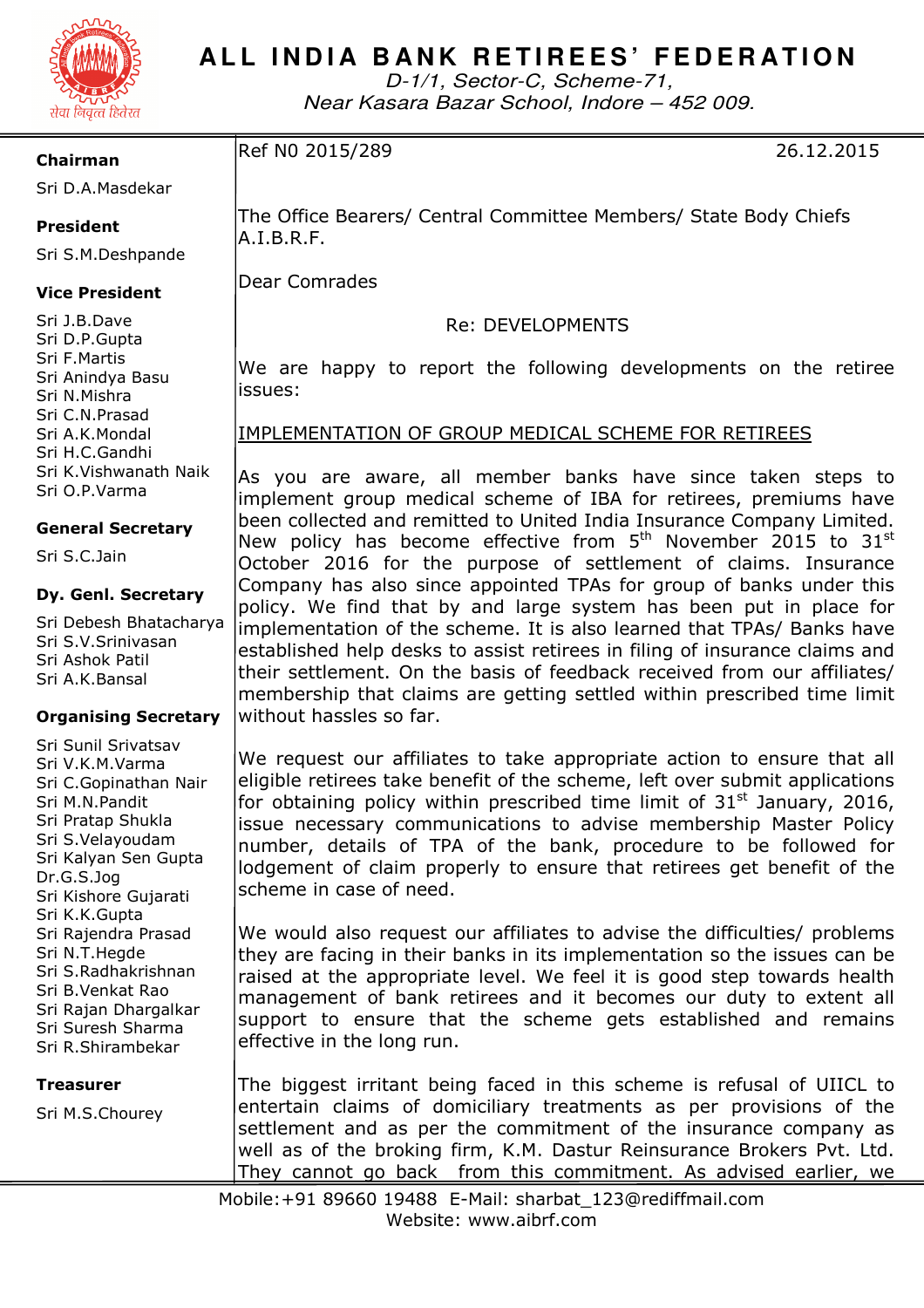

# ALL INDIA BANK RETIREES' FEDERATION

D-1/1, Sector-C, Scheme-71, Near Kasara Bazar School, Indore – 452 009.

## **Chairman**

Sri D.A.Masdekar

# **President**

Sri S.M.Deshpande

# **Vice President**

Sri J.B.Dave Sri D.P.Gupta Sri F.Martis Sri Anindya Basu Sri N.Mishra Sri C.N.Prasad Sri A.K.Mondal Sri H.C.Gandhi Sri K.Vishwanath Naik Sri O.P.Varma

# **General Secretary**

Sri S.C.Jain

#### **Dy. Genl. Secretary**

Sri Debesh Bhatacharya Sri S.V.Srinivasan Sri Ashok Patil Sri A.K.Bansal

## **Organising Secretary**

Sri Sunil Srivatsav Sri V.K.M.Varma Sri C.Gopinathan Nair Sri M.N.Pandit Sri Pratap Shukla Sri S.Velayoudam Sri Kalyan Sen Gupta Dr.G.S.Jog Sri Kishore Gujarati Sri K.K.Gupta Sri Rajendra Prasad Sri N.T.Hegde Sri S.Radhakrishnan Sri B.Venkat Rao Sri Rajan Dhargalkar Sri Suresh Sharma Sri R.Shirambekar

#### **Treasurer**

Sri M.S.Chourey

have already taken up the matter with IBA on this issue vide our letter no 2015/270 dated 16.11. 2015. We are happy to note that UFBU and its major constituents have also raised this issue with IBA and in turn IBA has taken up the matter with the United Insurance Company to keep up their commitment and issue necessary instructions to TPAs to settle claims of domiciliary treatments under the policy. We are keeping watch in the matter with the hope that the insurance company will take appropriate action in the matter urgently failing which we shall initiate further action including approaching regulatory authority to ensure implementation of terms of the policy for domiciliary treatment. Refund of premium as proposed by the insurance company cannot be solution of the issues and is not acceptable to us.

INTRODUCTION OF GROUP HEALTH INSURANCE POLICY IN SBI

We have come to know that State Bank of India has also introduced Group Medical Insurance Policy on the lines of IBA scheme for its retirees giving insurance cover from 2 lakhs to 20 lakhs. This scheme will also be made available to the retirees of erstwhile State Bank of Indore who are affiliate.

We hope the scheme will also be extended to the retirees of associate banks soon. We shall take up the matter at appropriate level in consultation with our affiliates from associate banks.

# RETIREE ISSUES AND IBA COMMUNICATIONS

You must be aware that in the recent past IBA has written letters firstly to AIBOC and now to AIBEA on pending retiree issues in response to the letters written by these organisations. We find that by and large nothing is new in these two communications than what is stated in the Record Note dated 25.05.2015.

However we notice some silver lining from these communications. Firstly pending retiree issues are still alive and under consideration. As per contents of these communications IBA is carrying cost study on the issue of 100 percent DA, improvement in family pension and merger of DA up to 4440 slabs into basic pension for past retirees and calling data in this regard from member banks. Further it is stated in these letters that IBA is sympathetic on pending issues of retirees. We are happy to note that major constituents of UFBU have taken some initiative to raise pending issues of retirees before IBA for early settlement. We hope IBA will keep its words as stated in these letters and settle the issues in near future.

But as you know we cannot draw any comfort from these communications. Our struggle will continue in coming days till our demands are achieved and AIBRF is involved by IBA in arriving final settlement. As you are aware that we have been continuously